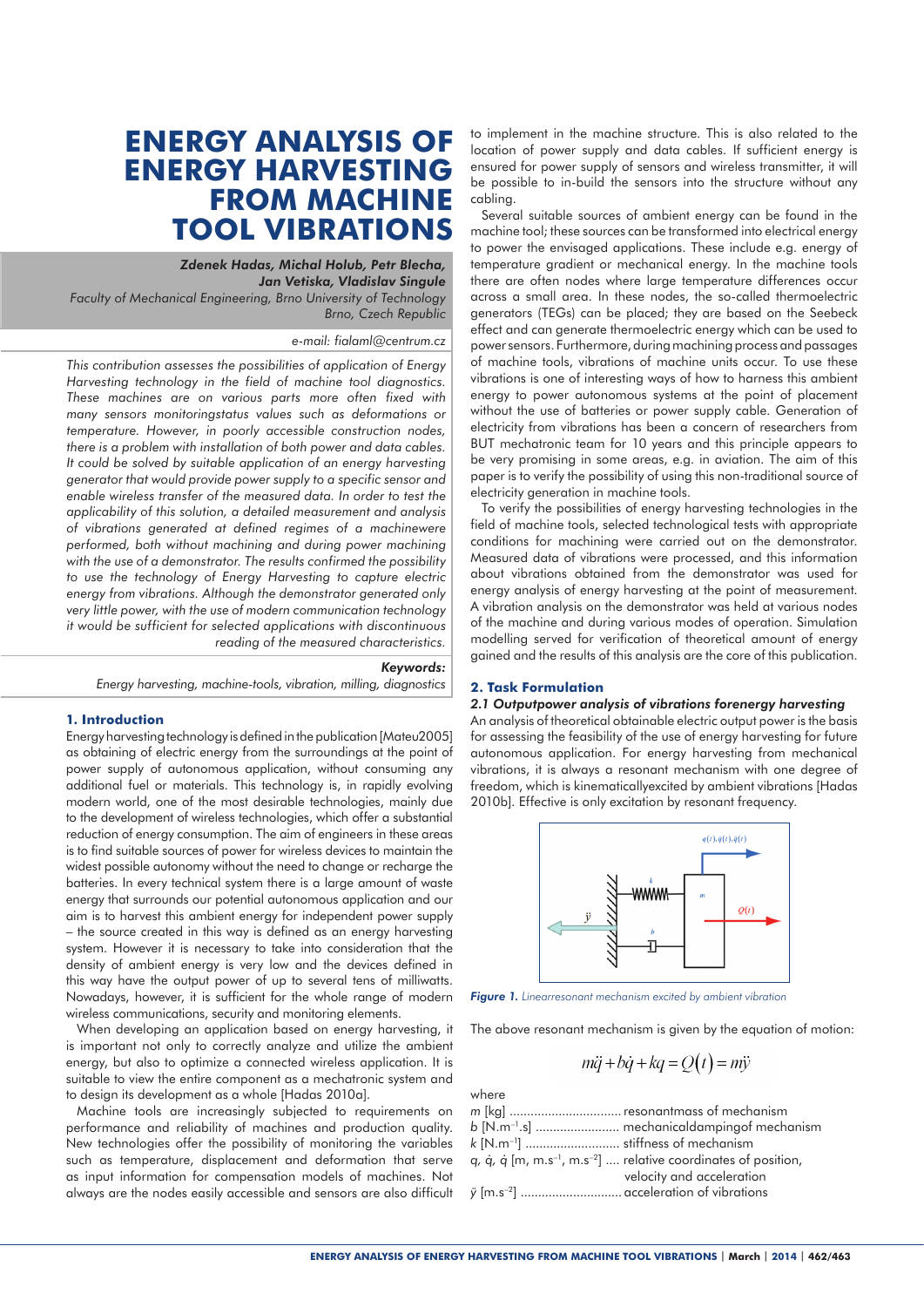In the case of the equation of motion for energy harvesting generator, it is necessary to include electric damping (armatureresponse), which is caused by consumed electricpower. The overall damping of the system (2) therefore consists of mechanical damping (*b<sub>m</sub>*) and electrical (b<sub>e</sub>) damping:

$$
b = (b_e + b_m) \tag{2}
$$

If we introduce the naturalfrequency of the system as

$$
\Omega_0 = \sqrt{\frac{k}{m}} \,,\tag{3}
$$

and further we introduce thequality of resonant mechanism (4), which corresponds to mechanicaldamping and is proportional to the size ofresonant deflection as

$$
Q = \frac{m \cdot \Omega_0}{b_m} \tag{4}
$$

the equation of motion for energy harvesting generator that generates useful power can be written in the following form:

$$
\ddot{q} + \frac{\Omega_{\scriptscriptstyle{0}}}{Q}\dot{q} + \frac{b_{\scriptscriptstyle{e}}}{m}\dot{q} + \Omega_{\scriptscriptstyle{0}}^2 q = \ddot{y} \,. \tag{5}
$$

Anoutput power analysis of vibration energy harvesting generators has been published several times, e.g. [Mateu 2005], [Starner2005] and is based on a linear model of resonant mechanism with an integrated model of physical principle of electro-mechanical conversion, which dissipates from the system the electric power that electrically dampens the excited oscillating system. In equation (5), an electromechanical conversion is interpreted using a model of electric damper*be* . Nevertheless, for maximum resonant deflection, it is necessary to minimizemechanical damping of resonant mechanism. This mechanical damping of resonant mechanism can be smartly set using the quality parameter Q, which is inversely proportional to mechanical damping and can also be experimentally determined by the logarithmic decrement or by measuring inresonance. The maximum electricoutput power is achieved when the output power of all electrical forces during electromechanical conversion is equal to the output power of its own mechanical damping forces within the resonant mechanism. From the theory of linear vibration energy harvesting generator it is known that to obtain the highest possible output power requiresimpedance matching to be performed, i.e. tosatisfy the basic requirement for mechanical and electrical damping:

$$
b_e = b_m. \tag{6}
$$

Thus, a mathematically described theoretical linear model of vibration energy harvesting generator can be used for the analysis of experimentally obtained vibrations and for the assessment of maximum theoretical output power of the generator. It is not necessary to define what principle of electromechanical conversion is used here at this stage of energy analysis; we only work with theoretical output power when the vibration generator delivers the maximum possible output power. A detailed design of the entire device with the electric power generator itself should then align all the parameters of the electromechanical generator with the parameters of mechanical resonant circuit, otherwise the condition (6) is not satisfied and the achievable amount of energy is not gained.

# *2.2 Design of analyzed energy harvesting model*

Calculation of theoretically obtainable amount of electricity requires determination of the parameters of the model of energy harvesting generator. This is essentially the mass of resonant member and the quality of the entire resonant mechanism. Since this is a fairly large machine tool and vibrations are very small, we choose to analyze the vibration mass of 150 grams and the quality of the resonant mechanism with the value of 50.

After that the Fourier transform of the measured data will enable us to obtain the frequency spectrum; we will find the most frequently occurring frequencies and then we will tune up the natural frequency of the resonant member in the vibration generator model. Then, using a simulation, this model isexcited by measured data and thus the location of vibration generator is simulated at the point of measurement.

For a few dominant frequencies from FFT analysis, a corresponding resonant mechanism is designed for this model; this mechanism has its natural frequency corresponding to the dominant frequency. Mass and quality of resonant mechanism is considered the same for all analyses. It should be noted that the results represent a maximum total electrical energy – also the one that is converted in losses in the electromechanical generator. With increasing quality of the resonant mechanism, the amount of generated power increases, but for the initial analysis it is necessary to select a constant value of resonant mechanism quality which corresponds to e.g. oscillation on a pliable beam.

The aim of modelling is to determine the output power of dissipative forces on electric damper *be* , which works in the maximum theoretical mode while maintaining the condition (6). During simulation, the model is excited by measured vibrations and theoretical output power is calculated based on the linear model of the entire mechatronic system. This output power is further integrated and the value of the energy obtained in time for the respective operating frequency of the resonant mechanism is also shown. The entire simulation model was created in Simulink and is shown in Figure 2.



*Figure 2. Model of linear energy harvesting device excited by measured signal of vibrations*

# **3. Vibration analysis of the machine tool**

The analysis of machine tool vibrations was performed on the demonstrator which is a horizontal milling machine tool schematically illustrated in Fig 3). Acceleration sensors were deployed on the machine at positions 1–4, which are intentionally selected with respect to the future use of energy harvesting for powering the sensors for diagnostics.



*Figure 3. Demonstrator*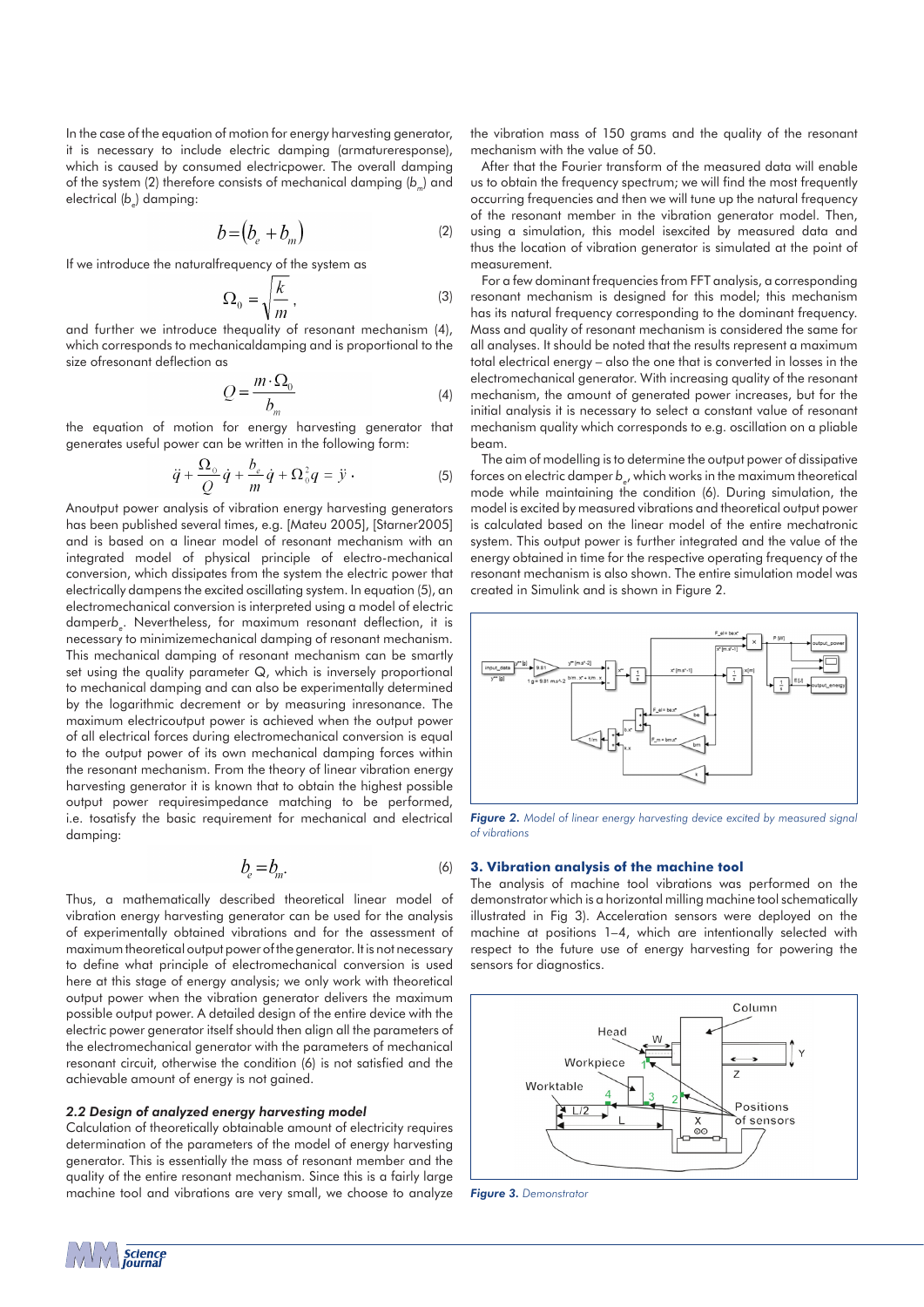In all positions, vibrations were measured when running a machine tool with given idle revolutions and then when milling a selected workpiece according to Tab. 1.

| <b>Milling</b>                 | <b>Spindle</b><br>speed<br>[rev/min] | <b>Cutting</b><br>speed<br>[mm/min] | <b>Depth</b><br>of cut<br>[mm] | <b>Frequency</b><br>of tool<br>[Hz] |
|--------------------------------|--------------------------------------|-------------------------------------|--------------------------------|-------------------------------------|
| Climb<br>milling               | 300                                  | 700                                 | $\overline{2}$                 | 58.35                               |
| <b>Conventional</b><br>milling | 240                                  | 700                                 | 2                              | 46.68                               |

*Table 1. Milling conditions*

The initial FFT vibration analysis shows that the position of sensor 1 is not appropriate for the use of vibration generator because the dominant frequency of vibration is always equal to the revolutions and the vibration generator would work effectively only at revolutions corresponding to its resonant frequency. In the position of sensor 2,



*Figure 4. Vibration and FFT analysisduring machining – Climb and Conventional milling, sensor 4*



*Figure 5. Calculated instantaneous output power and total electrical power generation during machining for selected dominant frequencies – Climb and Conventional milling, sensor 4*

dominant frequencies also varied depending on the revolutions, but the dominant frequency fluctuated around 10 Hz, which is not very suitable for energy harvesting in terms of a very flexible hinge of resonant mass. In theory, however, according to the analysed model, these vibrations provide the energy of about 2-3 mJ per milling minute.

In terms of energy harvesting the best results were achieved when positioning the model of the vibration generator on the table, i.e. in the position of sensor 3. Assuming minute milling,electrical energy of 6 mJwas generated in conventional milling and 2 mJin climb milling.

From the theoretical output power and the amount of energy obtained from the vibration generator model, which was always tuned to the selected dominant frequency, the best results were achieved when placing the sensor at position 4. Figure 4 illustrates the waveform of vibrations and their spectrum for climb and conventional milling. It can be seen that the conventional milling transfers to the demonstrator a quantitatively greater vibration output power, and we also assume even achievement of greater obtained electrical output power. In addition to the dominant frequency given by revolutions and number of tool teeth, there are also other frequencies that are similar for both climb and conventional milling.

The results of energy analysis performed in Simulink (Fig. 2.) are shown in detail in Fig.5. There is a visible difference in obtained energy from ambient vibrations using a model of vibration generator for climb and conventional milling.

## **4. Discussion**

One of the key goals of machine tools construction is a machine, if possible without vibrations, and therefore the energy harvesting from vibrations seems to be only applicable when placing the generator in the position with dominant frequencies identical for different types of machining operations. Given that it is not a problem in the conventional machine tool to physically implement the power supply to any sensor, this method of power supply for machine tools is not effective because environmental benefits are negligible. However, we cannot completely condemn this variant as a requirement is expected to implement a fully independent, the so-called Health and Usage Monitoring System (HUMS), which will ensure completely independent monitoringof certain parameters of machine tools for diagnostic or any other system. These requirements are quite common in the aerospace industry where energy harvesting technologiesare currently the most frequently applied.

The output power of 100–200 μWatt set by modelling can currently be used to power MEMS sensors in the so-called Burst mode where energy is obtained over a longer period of time, and then used for measuring and sending the data to the diagnostic or control unit. The output power required for such a device depends on the respective wireless technology and broadcast frequency of such application [Calhoun 2005]. Also significant is the problem of shielding the radio signal which increases energy demands.

Besides the parameters of resonant circuit that converts vibrations into electrical energy, it is also important to choose suitable electronics, the so-called power management. This electrical circuit ensures an optimal operating point of the generator according to equation (6) and during several hours by generating very littleoutput power it can gain sufficient power for wireless sensors [Amirtharaiah 2006]. The market currently offers several tens of circuit types for various generators and energy consumption, which are primarily used by super-capacitors and ThinFilm Battery for electric energy accumulation.

# **5. Conclusions**

The above analysis was carried out theoretically from a linear model of vibration generator and the physical principle of electromechanical conversion was not solved [Poulin 2004]. For the analyzed frequencies and output power, it seems more appropriate to use the piezoelectric principle where a selected mass of 150 g